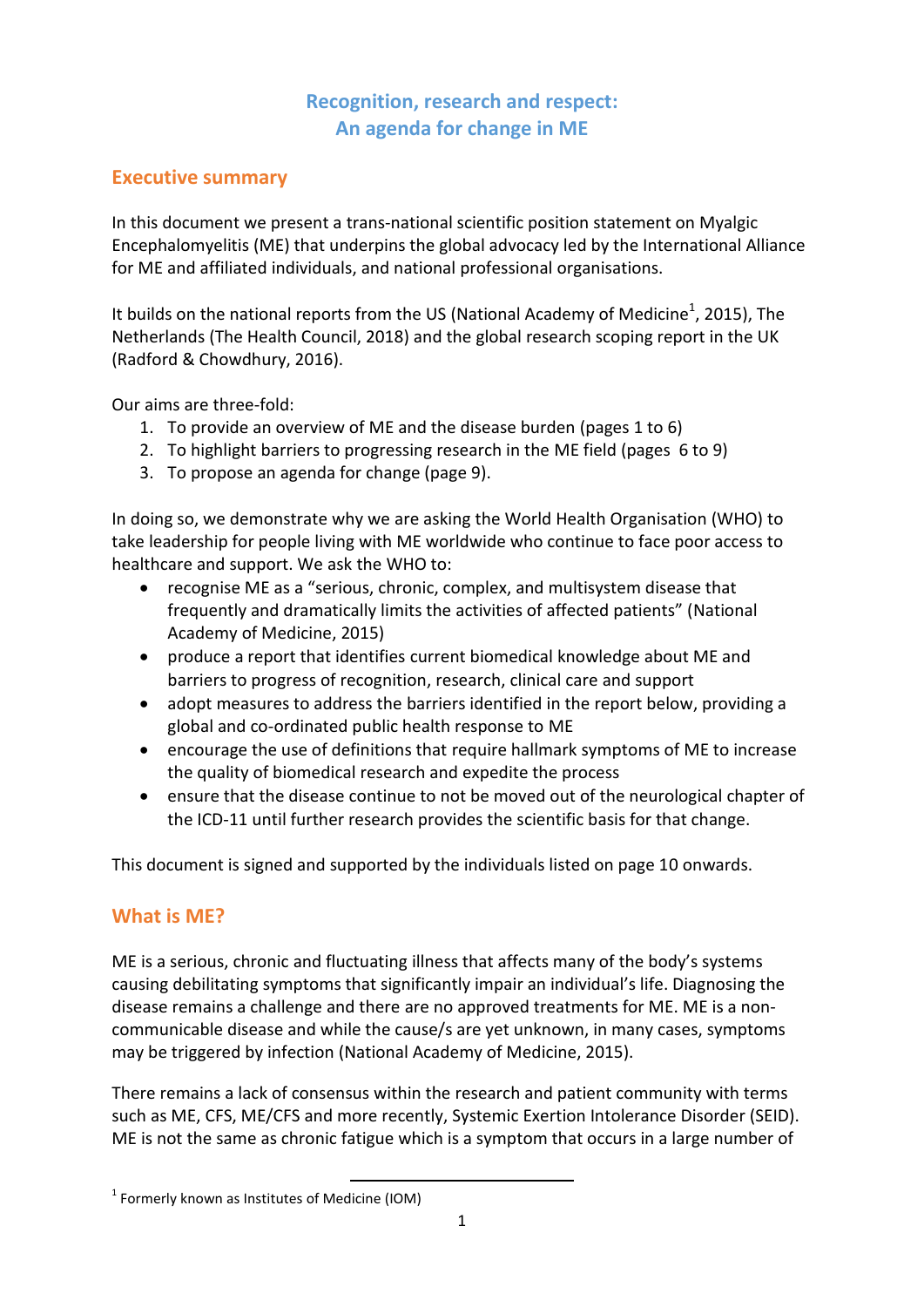other illnesses. The term SEID was originally proposed in the US (National Academy of Medicine, 2015) but has not been adopted by the US government. For the purpose of this statement, the term ME has been used.

#### **Who is affected?**

ME is a global disease affecting people of all ages, and all socio-economic and ethnic backgrounds. It affects three to four times more women than men (National Academy of Medicine, 2015; Faro *et al*, 2015). The onset of the disease peaks at 10 to 19 years and 30 to 39 years (Bakken *et al*, 2014) with the average age of onset being 33 years (National Academy of Medicine, 2015). Although more people diagnosed are Caucasian, the illness may be more common in minority groups (Jason *et al*, 2011) and in lower socio-economic groups (Jason *et al*, 1999).

Incidence rates are not known to be routinely recorded in any country. As outlined below, there are variations in prevalence rates, which are expected due to differing study design and case definitions used (which do vary considerably). The rates vary significantly with an estimated prevalence of 0.1% using the Canadian<sup>2</sup> definition (Nacul *et al*, 2011b) 0.4 to 3.7% using the Oxford<sup>3</sup> definition and 0.1 to 6.4% using the Fukuda<sup>4</sup> definition (Brurberg *et al*, 2014). Furthermore, the International Consensus Criteria (Carruthers *et al*, 2011) notes that the US Centers for Disease Control and Prevention (CDC) prevalence estimates "increased tenfold" from 0.24% using the Fukuda criteria to 2.54% using the Reeves criteria.<sup>5</sup>

Variations in prevalence rates exist for children, although the above challenges are compounded by the use of self-report data and studies in which a child experienced fatigue only for three months or more. This means the prevalence rates are likely to be even less accurate than those for adults. Paediatric ME has been estimated by researchers in UK, The Netherlands and US populations with prevalence rates varying from 0.03% to 1.9% (Collin *et al*, 2016; Chalder *et al*, 2003; Crawley *et al*, 2011; Farmer *et al*, 2004; Jordan *et al*, 2006; Rimes *et al*, 2007; Nihof *et al*, 2011). A recent paediatric study in China (Shi *et al*, 2018) identified a 0.9% prevalence rate.

Given the significant variations in prevalence rates due to differing study designs and applied case definitions, the more conservative 0.1% to 0.42% range (Nacul *et al*, 2011b; Jason *et al*, 1999) can be applied to establish worldwide estimates of people with ME. Assuming a global population of 7.6 billion (United Nations, 2017), this gives a range between 7.6 and 34.96 million people.

#### **What are the symptoms?**

 $\overline{a}$ 

<sup>&</sup>lt;sup>2</sup> Carruthers BM, Anil Kumar J, De Meirleir KL, et al. (2003) 'Myalgic Encephalomyelitis/Chronic Fatigue Syndrome: Clinical Working Case Definition, Diagnostic and Treatment Protocols', *Journal of Chronic Fatigue Syndrome*, 11(2), pp. 7-115.

<sup>&</sup>lt;sup>3</sup> Sharpe MC, Archard LC, Banatvala JE, et al. (1991) 'A report – chronic fatigue syndrome: guidelines for research. *J R Soc Med*, 84(2), pp. 118–121.

<sup>&</sup>lt;sup>4</sup> Fukuda K, Straus SE, Hickie I, et al. (1994) 'The Chronic Fatigue Syndrome: A Comprehensive Approach to its Definition and Study', *Annals of Internal Medicine*, 121, pp. 953-959.

<sup>&</sup>lt;sup>5</sup> Reeves WC, Wagner D, Nisenbaum R et al. (2005) 'Chronic fatigue syndrome – a clinically empirical approach to its definition and study', *BMC Med*; 3:19.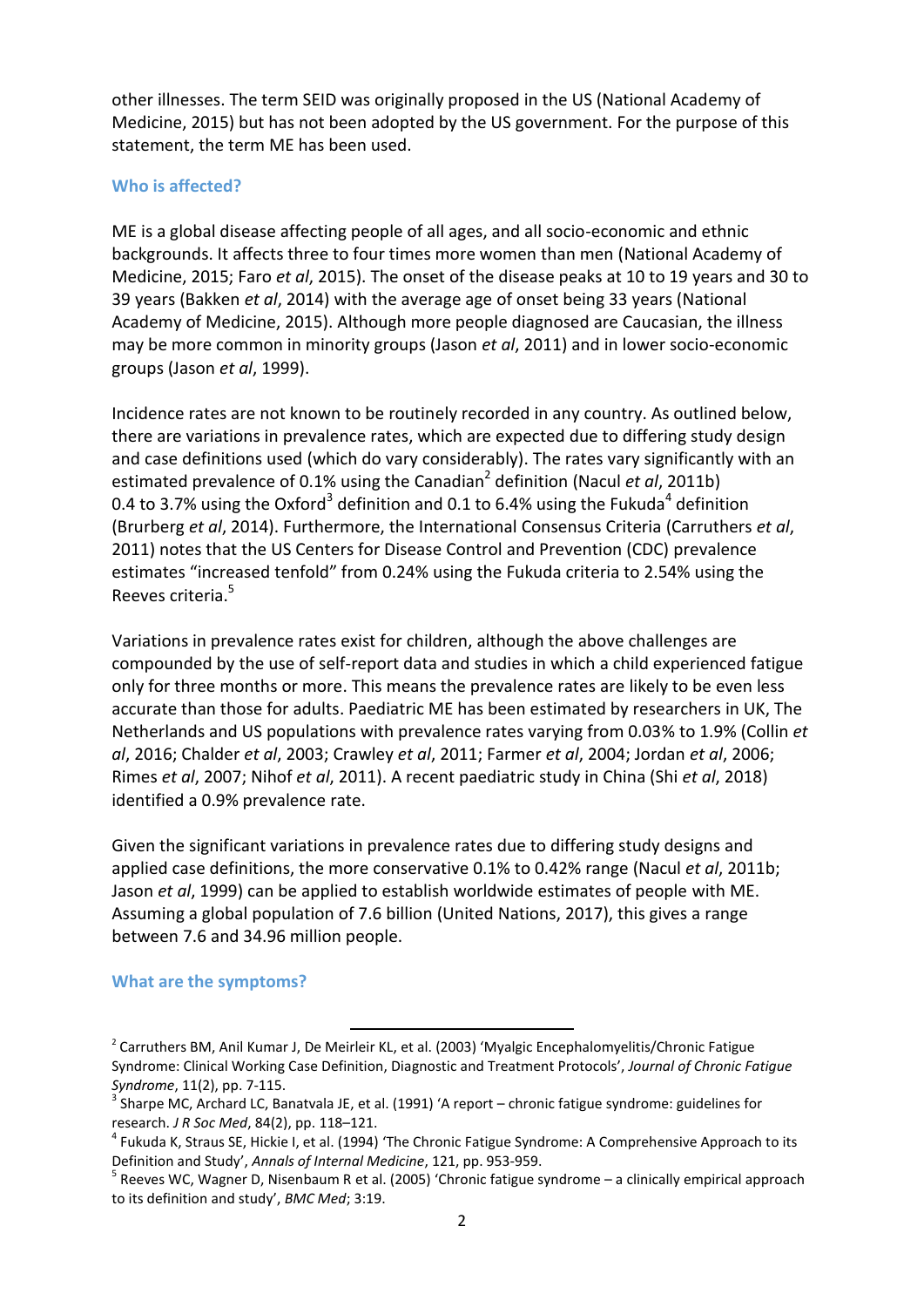ME is a heterogeneous, multi-system illness. As stated by National Academy of Medicine and required by the more recent definitions, the defining feature of the illness is postexertional malaise (PEM), defined as the often "delayed and prolonged worsening of symptoms and loss of stamina after physical, cognitive or emotional activity leading to a reduction in functional ability" (Carruthers *et al*, 2003).

The onset of PEM can be delayed by a day or more, the symptom severity and duration is often disproportionate to activity, and the return to baseline can take days, weeks or longer. For example, a walk downstairs may result in an individual being in bed for the rest of the day or longer. Maes *et al* (2012) state that there are different profiles of biological markers for patients who meet Fukuda criteria with PEM compared to those without. More recent studies identify that PEM was 10.4 times more likely to be associated with ME than with controls (Brown & Jason, 2018) and Chu *et al* (2018) further describes symptoms and timing associated with PEM.

Other symptoms can include ongoing flu-like symptoms (sore throat, swollen and/or tender lymph nodes), unrefreshing sleep, cognitive dysfunction (sometimes called 'brain fog'), immune dysfunction, pain, hypersensitivity to light, sound and/or touch, orthostatic intolerance, gastrointestinal issues, and a number of other symptoms.

### **What is the disease burden?**

At least one in four people are so severely ill they are housebound, and often bedbound (Pendergrast *et al*, 2016; Marshall *et al*, 2011; National Institutes of Health, 2011; Shepherd and Chaudhuri, 2001). A Japanese patient survey (Shinohara, 2015) commissioned by the Japanese Ministry for Health, Labour and Welfare found that 30% of people were severely ill.

ME is at least as disabling as multiple sclerosis, systemic lupus erythematosus, rheumatoid arthritis, congestive heart failure and other chronic conditions (Komaroff *et al*, 1996). Quality of life research suggests that someone with well-characterised ME may experience on average greater disability than those with a range of illnesses including type 2 diabetes, congestive heart failure, back pain/sciatica, lung disease, osteoarthritis, multiple sclerosis and even most cancers (Hvidberg *et al*, 2015; Twisk, 2014; Nacul *et al*, 2011a; Jason & Richman, 2008). People with ME are "measurably more disabled" than those with MS, work fewer hours and have lower income (Kingdon *et al*, 2018).

Many people report significant barriers to accessing a range of support and healthcare and this has substantial health and financial implications (Lin *et al*, 2009; Thanawala & Taylor, 2007). ME symptoms are severely debilitating and impact on ability to work or attend school part- or full-time (Action for ME, 2014; Crawley *et al*, 2011; Taylor & Kielhofner, 2010; Solomon *et al*, 2003; Twemlow *et al*, 1997). Furthermore, family members may need to leave their own education or employment to care for the person with ME.

A significant number of people with ME are unable to work as a result of the illness. For example, the US Centers for Disease Control and Prevention (CDC) reported that only 25% of the people in its five-year multi-site study were able to work (Unger *et al*, 2016). There is no universally agreed cost to the global economy but country-specific amounts have been estimated, including at least £3.3 billion in the UK (2020 Health, 2017), and \$17 to 24 billion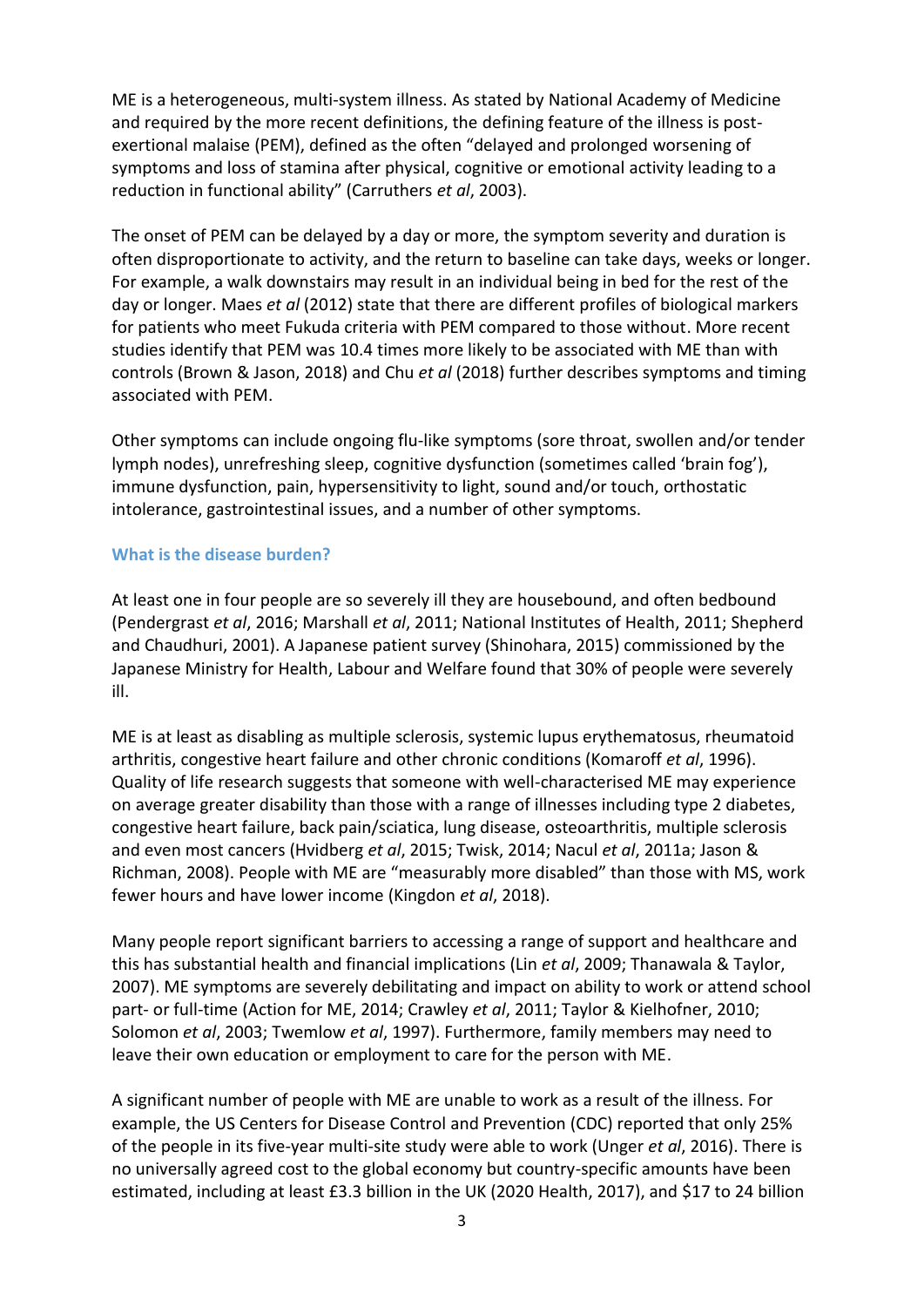in the US (National Academy of Medicine, 2015). The US estimate includes both direct medical costs and lost productivity.

Prognosis can be poor, leaving patients sick for years or even decades. Studies on natural history and prognosis are limited but one review by Cairns and Hotopf (2005) reported a median full recovery rate of 5%.

#### **How is ME treated?**

There is no pharmaceutical treatment specifically approved for ME and no cure, despite the efforts of dedicated scientists and clinicians around the world to move the field forward. Medications licensed for other indications have been used 'off-license' sometimes as a disease-modifying treatment but more often to treat symptoms and comorbidities.

For a number of years, two behavioural approaches – cognitive behavioural therapy (CBT) and graded exercise therapy (GET) – have been recommended in many countries as safe and effective treatments for ME/CFS (Wilshire et al, 2018). These treatments are based on the theory that the debility of the disease is the result of deconditioning which is the result of a fear of activity, symptom focusing, and unhelpful cognitions.

The largest study to support this was the PACE trial (White et al, 2011), a randomised controlled trial that indicated 59 to 61% improvement, and 22% recovery, for patients who used CBT and/or GET compared to pacing and/or standard medical care (White et al, 2013). A Cochrane Review (Larun et al, 2017) identified that "moderate-quality evidence showed exercise therapy was more effective at reducing fatigue compared to 'passive' treatment or no treatment. Exercise therapy had a positive effect on people's daily physical functioning, sleep and self-ratings of overall health."

The 2014 evidence review by the Agency for Healthcare Research and Quality (AHRQ) in the US also found that GET "improved measures of fatigue, function, and clinical global impression of change compared with controls" (Smith et al, 2014). But like Cochrane, that review included studies using the Oxford definition, which the AHRQ said could include patients with other fatiguing conditions. In 2016, the AHRQ reanalysed the evidence after excluding the Oxford studies and found insufficient evidence of effectiveness for GET (Smith et al, 2016), noting that studies using definitions requiring hallmark criteria such as PEM were "blatantly missing."

Further, a re-analysis of the data from the trial has found that the original study did not consistently follow protocol procedures, that in fact rates of recovery were consistently low and not significantly different across treatment groups, and that "the modest treatment effects obtained on self-report measures in the PACE trial do not exceed what could be reasonably accounted for by participant reporting biases" (Wilshire et al, 2018)

More than 110 international researchers and clinicians have since written to The Lancet, which published the PACE trial paper, asking it to "commission an independent re-analysis of the individual-level trial data, with appropriate sensitivity analyses, from highly respected reviewers with extensive expertise in statistics and study design" (Tuller *et al*, 2018).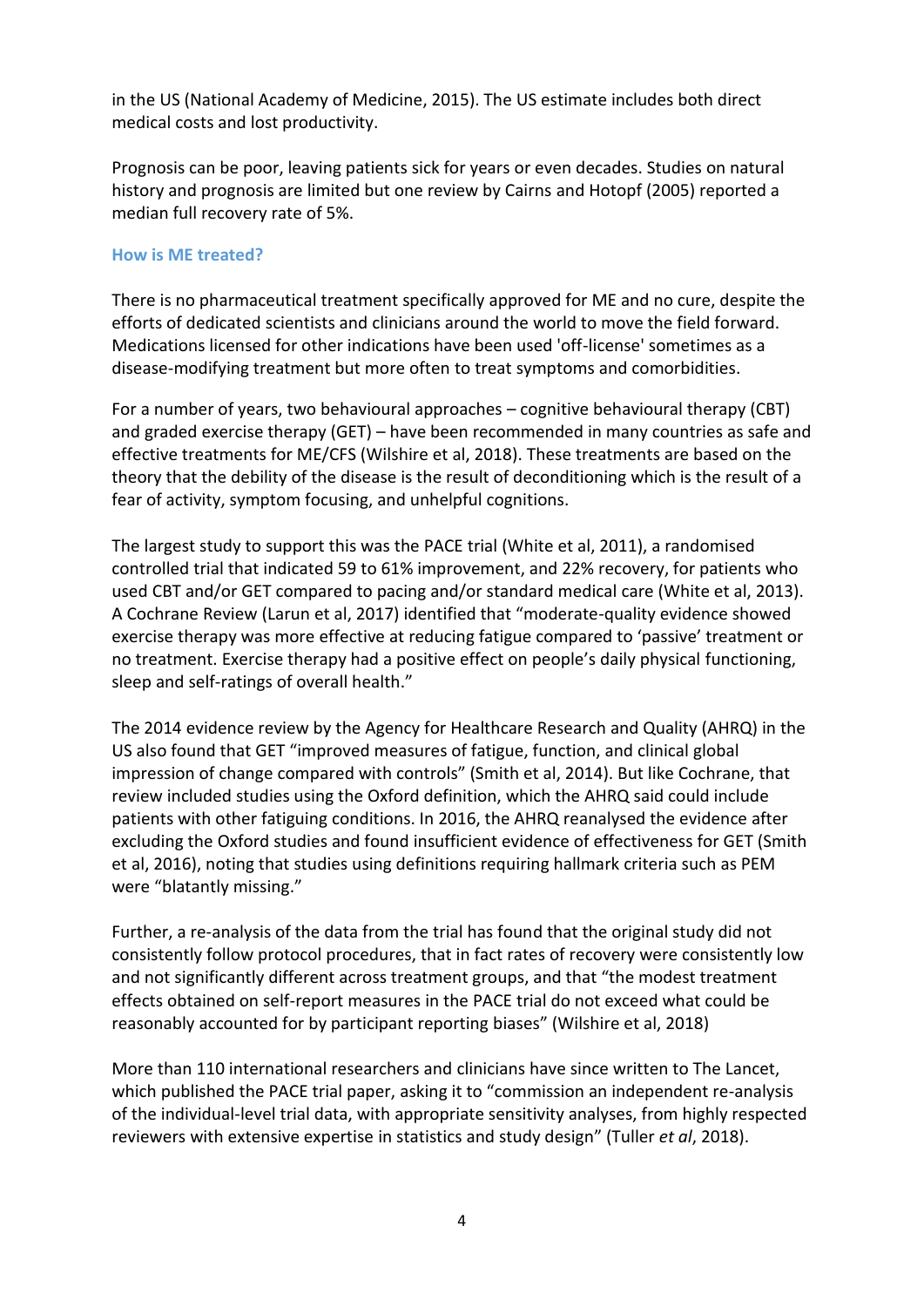The CDC states that "ME/CFS is a biological illness, not a psychologic disorder" (CDC, 2018) and has removed its recommendation that ME patients be treated with CBT and GET (Rehmeyer & Tuller, 2017). The UK National Institute for Health and Care Excellence (NICE) in the UK is reviewing 2007 guideline for ME (NICE, 2017).

Instead of CBT and GET, we know that disease experts recommend that patients manage their activities to stay within their "energy envelope" to prevent crashes and possible longterm worsening from PEM. They also recommend pharmaceutical and non-pharmaceutical therapies to treat the symptoms, which can help improve the quality of life.

### **Disease pathophysiology**

The cause of ME is not yet known, which is unsurprising given the lack of investment in biomedical research. However, the National Academy of Medicine report (2015) provided substantial evidence of neurological, immunological, autonomic and energy metabolism impairment.

Evidence suggestive of neurological impairment includes reduction in gray matter volume, reduction in blood flow in the brain, increases in brain lactate levels, changes on MRI and EEG, evidence of autonomic dysfunction, the presence of abnormal proteins in the spinal fluid, neuroendocrine dysfunction, neurocognitive changes that include deficits in attention, memory and reaction time (Komaroff & Cho, 2011; Komaroff, 2018b) and impaired functional connectivity in the brain (Komaroff *et al*, 2018a).

Studies have long noted that many cases followed an infection and displayed immunological abnormalities that suggest an activated immune system. This includes reduced NK-cell functioning, elevated viral titres, elevated cytokines that are correlated with disease severity, differences in cytokines in spinal fluid and an immune response following exercise, different to that seen in healthy patients (National Academy of Medicine, 2015; Komaroff 2018b). While not approved specifically for ME, some patients have seen improvement on anti-virals (National Academy of Medicine, 2015) and the experimental, immune-modulating Rintatolimod (Ampligen) (Smith *et al*, 2014). Recent research has demonstrated the presence of neural adrenergic antibodies (Loebel *et al*, 2016) and improvement following plasmapheresis (Scheibenbogen *et al*, 2018).

Abnormalities have also been reported in energy physiology and metabolism. Metabolomics studies have reported disturbed metabolite profiles in ME (Naviaux *et al*, 2016; Germain *et al*, 2016). Studies using a two-day cardiopulmonary test have demonstrated an impaired aerobic energy metabolism and lowered anaerobic threshold that are associated with the hallmark symptom of PEM (National Academy of Medicine, 2015; Keller *et al,* 2014; Snell *et al,* 2013). People with ME cannot reproduce their performance on a maximal exercise test 24 hours later, despite showing maximal effort, unlike healthy controls, those who are deconditioned (National Academy of Medicine, 2015), those who have cardiopulmonary diseases (Keller *et al*, 2014), or those with multiple sclerosis (Hodges *et al*, 2017). This suggests that the theory underlying CBT and GET studies that the debility of ME is a result of deconditioning is flawed.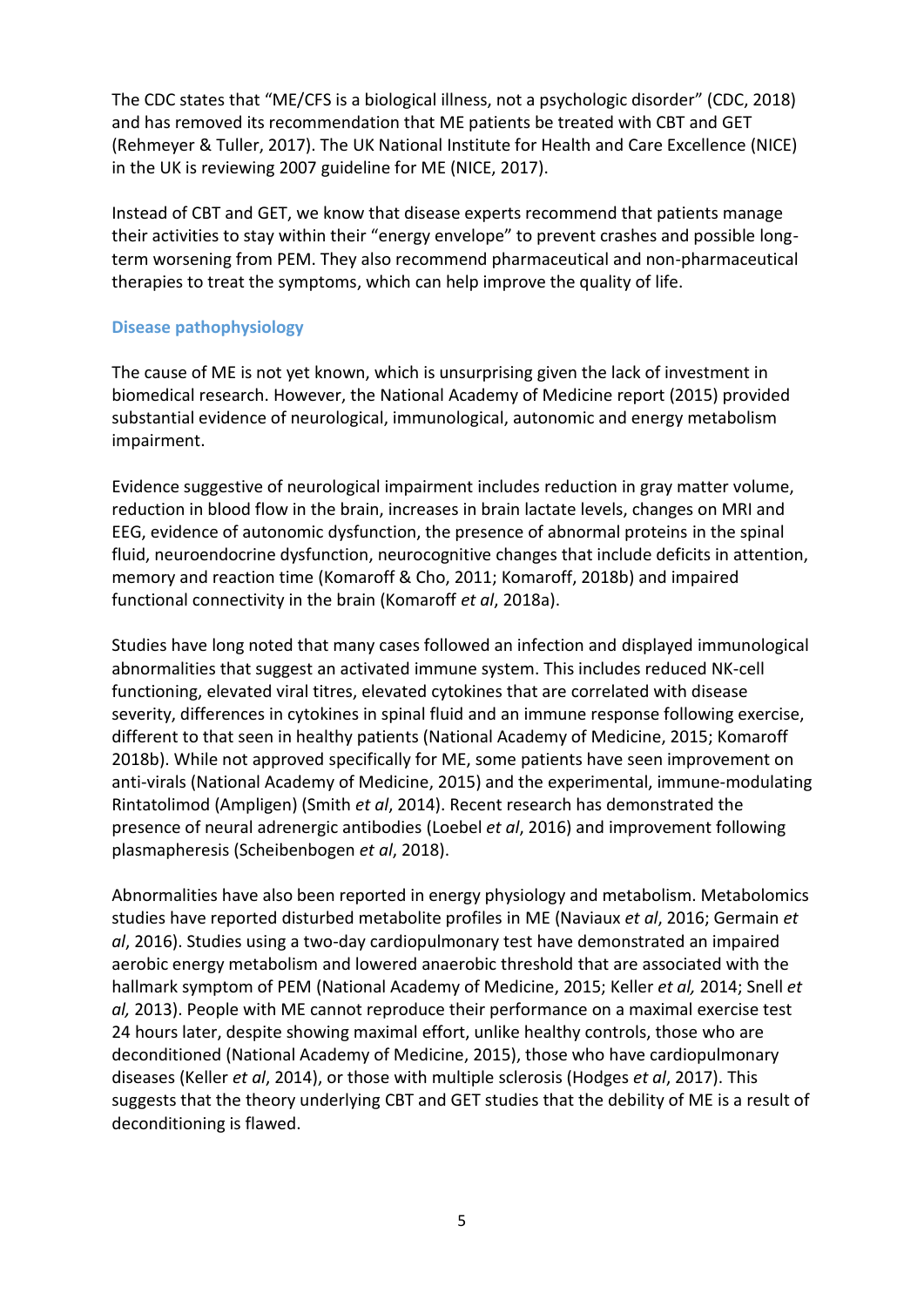There is evidence that ME can develop after a range of severe microbial infections (Hickie *et al*, 2006; National Academy of Medicine, 2015) and some evidence for the development of a fatigue syndrome following infectious mononucleosis (Katz, 2009).

Studies have also demonstrated significant heterogeneity in well-characterised patients. For instance, there is a wide range of severity with some patients able to work and others needing total care. Hornig *et al* (2015) demonstrated differences in cytokines based on the duration of the disease. Naviaux *et al* (2016) demonstrated differences in metabolomics based on gender, while expert clinicians have noted subsets in their patients who respond differently to treatments. The presence of comorbidities can also influence the presentation of the disease (National Academy of Medicine, 2015).

## **Disease classification**

The World Health Organization (WHO) added ME to the neurological chapter of the International Classification of Diseases (ICD) in 1969. In the ICD-10, ME is an inclusion term under post-viral fatigue syndrome (code G93.3). Following two outbreaks in the mid-1980s, the US coined the alternative term "chronic fatigue syndrome," which the WHO added to ICD-10 and indexed to "post-viral fatigue syndrome." In its version of the ICD-10 (the ICD-10-CM), the US reclassified CFS to be equivalent to the symptom of "chronic fatigue, unspecified" while leaving ME in the neurological chapter.

In the ICD-11, the terms "ME" and "CFS" are in the neurological chapter following the precedent set in ICD-10. But WHO staff have submitted an ICD-11 proposal to reclassify the terms to the Signs and Symptoms chapter under the musculoskeletal system section based on the claim that there is no evidence of neurological impairment and that the disease is perpetuated by psychological processes (Dua, 2017). These claims are not supported by the evidence of neurological, immunological, and energy metabolism impairment. (National Academy of Medicine 2015; Komaroff & Cho, 2011; Komaroff *et al*, 2018a). The WHO has stated that no decision will be made on proposals to change the classification until they complete a systematic review.

While not formally classified as such, ME and CFS have often been grouped with Medically Unexplained Symptoms, Functional Somatic Syndrome, Somatic Symptom Disorder, Bodily Distress Syndrome, and similar terms (Improving Access to Psychological Therapies, 2014; Fink, 2017). This continues to put ME at high risk of being treated erroneously as a psychological illness.

## **What are the barriers?**

## **Naming/terminology/definition**

The 2015 National Academy of Medicine report acknowledges that "ME and CFS often are used interchangeably to refer to an illness characterized by profound fatigue and autonomic and neurocognitive symptoms." But there are more than 20 sets of CFS and ME case definitions and diagnostic criteria (Brurberg *et al*, 2014) which vary on specificity and sensitivity (Nacul *et al*, 2011b).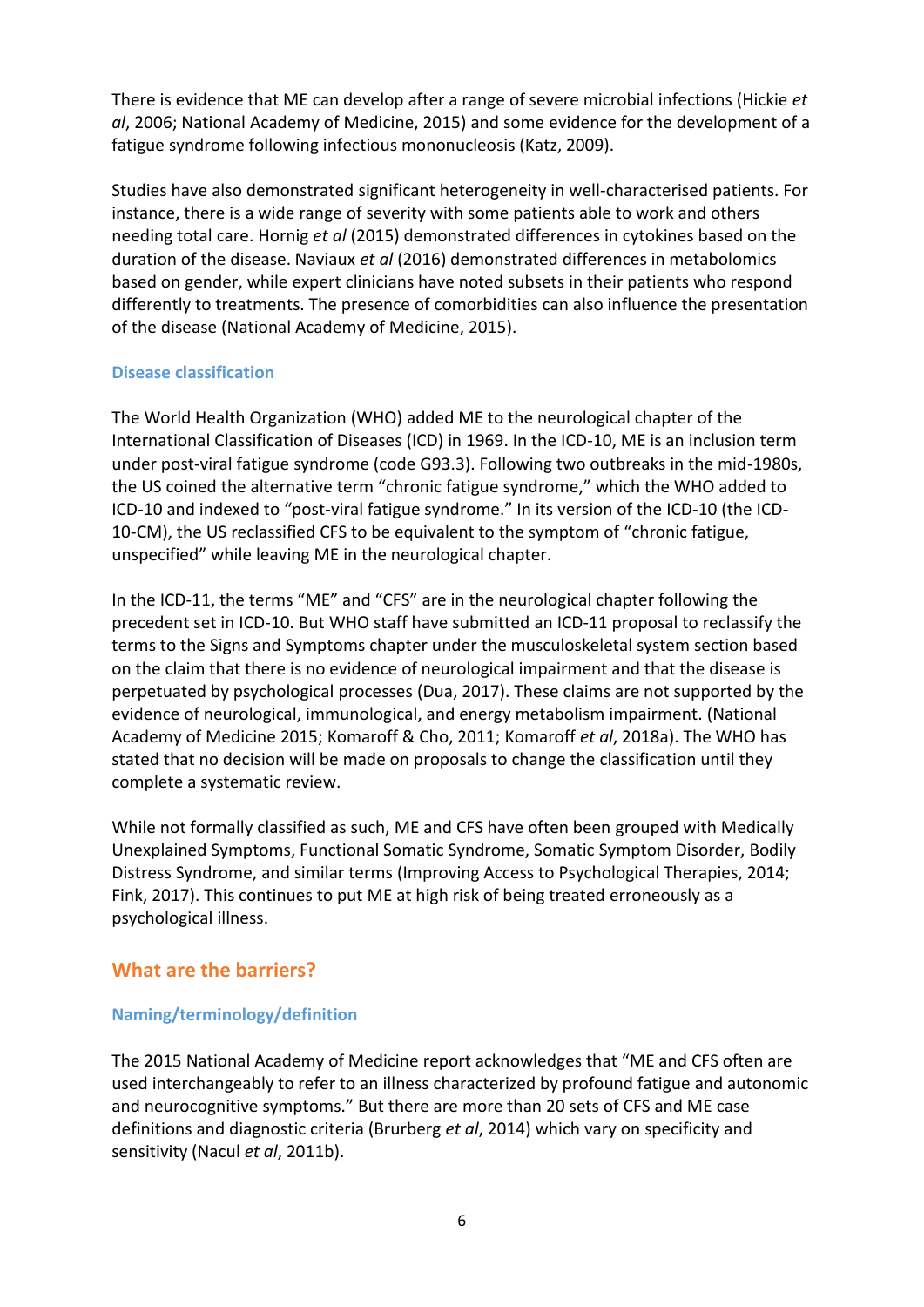The CFS definitions focus on medically unexplained fatigue and do not require hallmarks of the disease such as PEM. The 2014 evidence review by the AHRQ reports that the Oxford CFS definition has a "high risk of including patients who may have an alternate fatiguing illness, or whose illness resolves spontaneously with time" (Smith *et al*, 2014).

The National Academy of Medicine report (2015) also states that 1994 Fukuda and 2005 Reeves CFS definitions do not require hallmark symptoms of ME and as a result include patients with other conditions. Based on its comparison of definitions, it concludes that "the diagnostic criteria for ME have required the presence of specific or different symptoms from those required by the diagnostic criteria for CFS; thus, a diagnosis of CFS is not equivalent to a diagnosis of ME."

## **Lack of investment in research**

There is an acute lack of investment in ME research funding. A scoping report (Radford & Chowdhury, 2016) found that only 0.02% of active grants recorded on the Dimensions Database are awarded to research ME, which is comparatively very low given the estimated prevalence of the condition and disease burden. Using Disability Adjusted Life Years, one study (Dimmock et al, 2016) estimated that, to be commensurate with disease burden compared to other funded diseases, National Institutes of Health (NIH) funding in the US would need to be \$188m per year compared to the \$14m per year currently spent.

Compounding the lack of funding, the National Academy of Medicine (2015) noted a relative lack of biomedical research stating, there had been only "limited research efforts to study ME in fields other than psychiatry and psychology."

## **Misperceptions, lack of medical knowledge and inadequate medical care**

There remains a lack of knowledge of disease mechanisms and disease progression, a lack of effective biomarkers and diagnostic markers, and there is a dearth of appropriate treatments (National Academy of Medicine, 2015).

Misunderstandings and disbelief of patients among the medical community result in 84% to 91% of individuals being undiagnosed and patients subjected to "treatment strategies that exacerbate their symptoms" (National Academy of Medicine 2015). Misdiagnosis of other conditions as ME is also a significant problem (Newton et al, 2010). Furthermore, many people with ME report being subjected to "hostile attitudes" by health care providers, and the "healthcare community generally still doubts the existence or seriousness of this disease" (National Academy of Medicine, 2015). The CDC reported that 85% of clinicians think that ME is in part or entirely a psychiatric illness (Unger et al, 2011).

Walter Koroshetz, Director of US National Institute of Neurological Disorders and Stroke and Chair of the Trans-NIH ME/CFS Working Group, acknowledges that ME "has been completely under-investigated" (SolveCFS, 2017). Both society and the medical profession have contributed to the ignorance and neglect experienced by patients with ME, who are often treated with "skepticism, uncertainty, and apprehension and labeled as deconditioned or having a primary psychological disorder" (Green *et al*, 2015).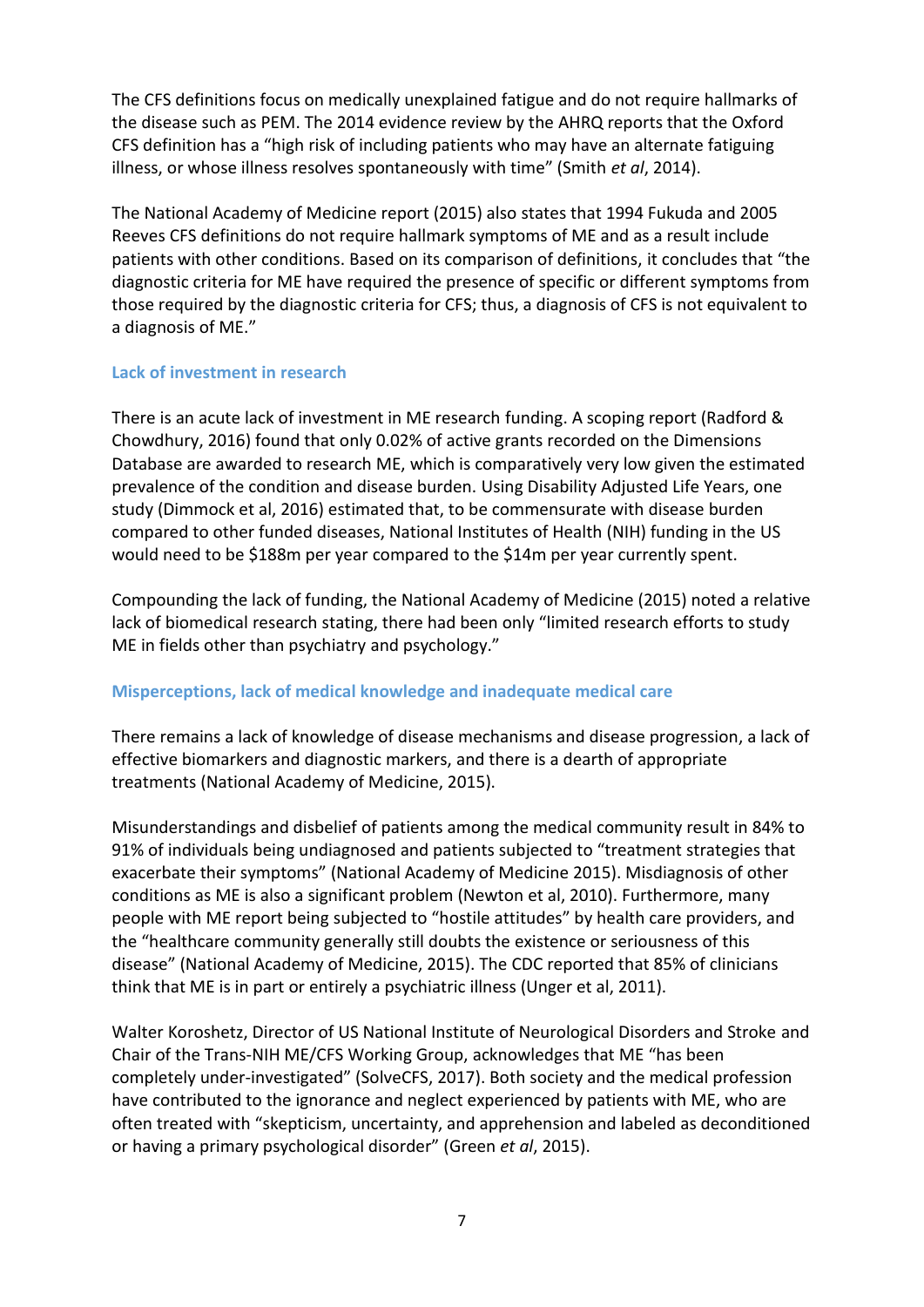As a result of the stigma and misunderstanding, all countries experience a critical lack of knowledgeable clinicians. For instance, in the US, there are an estimated 12 to 15 expert clinicians in the entire country, and many of those are approaching retirement. Compounding this problem, no medical specialty has taken responsibility for this disease. This not only affects access to clinical care for people with ME but also impedes the advancement of research.

### **Research methodology**

A fundamental issue is the use of overly broad criteria and the lack of commonly agreed research criteria and associated assessment methods, backed up by data, to accurately recruit patients. Accurate prevalence estimates are hindered by a lack of consensus over inclusion and exclusion criteria for core symptoms and for comorbid and psychiatric conditions (Johnston et al, 2013). Studies often fail to stratify ME cohorts in order to formally test inclusion criteria.

Numerous studies, such as those referred to in this statement, including some of the largest, have used overly broad inclusion criteria such as the Oxford and the Fukuda, which did not require hallmark symptoms of ME and have included patients with other fatiguing conditions. This has resulted in inconsistent results, which have impeded progress. For this reason, the NIH (2014) and AHRQ in the US recommended that the Oxford criteria be retired; some researchers have done so while biomedical researchers have typically not used it. Moreover, the Fukuda criteria should not be used as a single instrument for diagnosis in either research or clinical care but can be used as an aid to screen for cases, followed by a full clinical evaluation using criteria that require hallmark symptoms such as post exertional malaise (PEM).

A second issue is that a number of studies on risk, prognosis, and the use of CBT and GET as treatment have been based on a psychogenic-deconditioning theory that the disease debility can be reversed by CBT and GET. This theory focuses on personality, psychological and behavioural issues as factors that predispose and perpetuate the disease. But no study has provided scientific evidence to support this theory. Furthermore, this disease theory cannot be reconciled with what is known about the biological impairment of ME or the reports from the National Academy of Medicine (2015) and patient surveys (Geraghty et al, 2017) that exertion can cause harm.

Another problem is the lack of sick controls in some studies to show that changes are unique to ME rather than generic ill-health markers. The appropriate use of sick controls in more studies would allow us to distinguish potentially similar-looking conditions (such as multiple sclerosis, early rheumatoid arthritis and depression) from ME. Additionally, due to a lack of funding, study designs often suffer from being under-powered to detect true, reproducible effects, and pivotal studies have not been replicated.

Finally, even when properly characterised, and when patients with other conditions are excluded, ME is still a complex disease and likely to be heterogeneous. Careful study design and sub-setting is needed that accounts for the progression and remission of the disease, the presence of comorbidities and differences such as gender, duration of disease, genetics, level of sedentariness, and differences in the metabolome. One increasingly important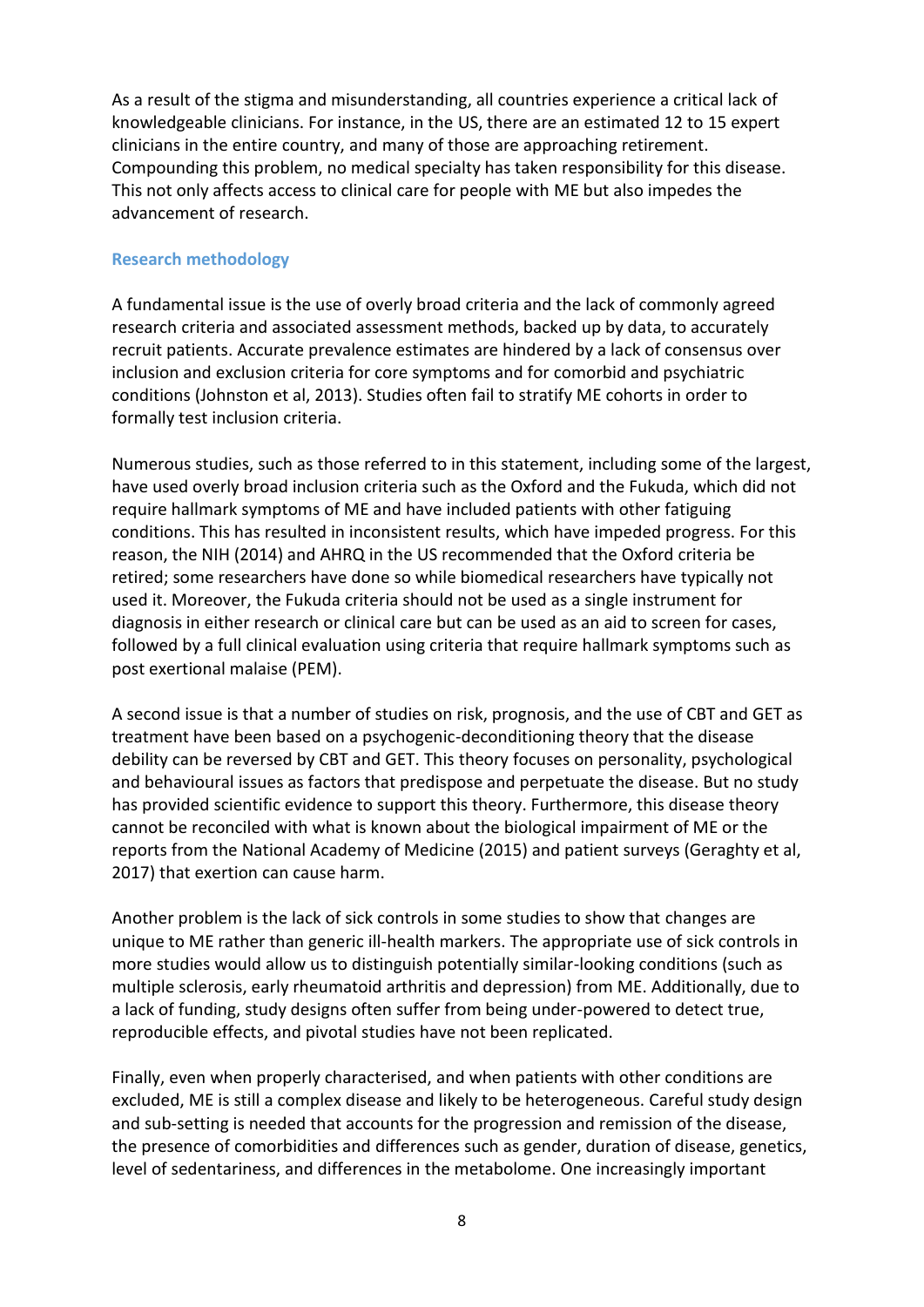approach being incorporated into study design is the use of exertion challenges to provoke the hallmark PEM and the associated impairment in aerobic energy metabolism.

# **What can be done to address the barriers?**

We call upon the WHO to take action to:

- recognise ME as a "serious, chronic, complex, and multisystem disease that frequently and dramatically limits the activities of affected patients" (National Academy of Medicine, 2015)
- produce a report that identifies current biomedical knowledge about ME and barriers to progress of recognition, research, clinical care and support
- adopt measures to address these barriers, providing a global and co-ordinated public health response to ME
- encourage the use of definitions that require hallmark symptoms of ME to increase the quality of biomedical research and expedite the process
- continue to ensure that the disease not be moved out of the neurological chapter of the ICD-11 until further research provides the scientific basis for that change.

The fundamental issues of stigma, misperception and miseducation lead downstream to the barriers we have identified. Appropriate education for professionals working with people living with ME is essential to improve care, support and diagnosis. There is little teaching in medical schools and a limited presence in medical resources (National Academy of Medicine, 2015).

Worse still, the medical resources available to medical providers in practice are inadequate, incorrect and sometimes harmful as they too often have been based on studies that included people who did not have ME. Governments must fund and support medical education campaigns, using updated medical information, to reverse the misinformation and stigma and teach doctors how to properly care for people with ME.

To really address this disease, it is essential that governments provide sufficient funding and other incentives to rapidly accelerate research, using agreed criteria, in order to validate existing findings and to dramatically expand upon what we know about the disease and its appropriate diagnosis and treatment.

Until this has been achieved, definitions should only be used that recognise the disease's hallmark criteria: post-exertional malaise. The Oxford criteria should be retired, and findings from Oxford studies not be used to support recommendations in clinical guidance. ME should not be conflated with and treated as Medically Unexplained Symptoms (MUS), Functional Somatic Syndrome, Somatic Symptom Disorder (SSD), Bodily Distress Syndrome (BDS), or similar terms. Treatments, such as CBT and GET, tested using the criteria which does not require post-exertional malaise, should not be recommended for people with ME.

In recent years, there has been increasing recognition of the value of patient and public involvement in research and health care systems (Sacristán *et al*, 2016). We request that a transparent, consultative process involving people living with ME, national ME organisations and the scientific community be established to agree upon research and clinical criteria.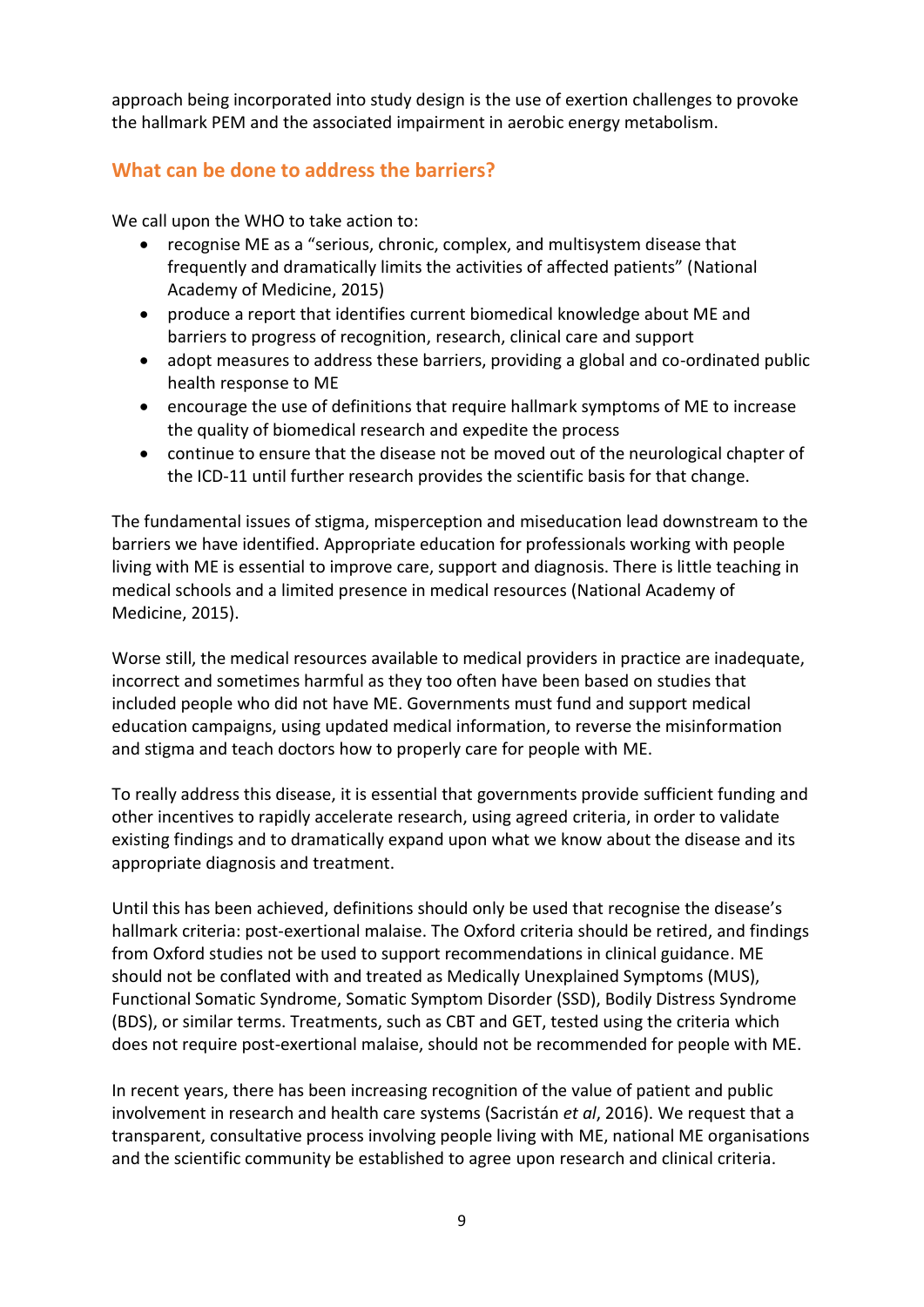# **Signatories**

### **On behalf of the International Alliance for M.E. (IAFME)**

ACAF - Associació Catalana d'Afectades i Afectats de Fibromiàlgia i d'altres Síndromes de Sensibilització Central, Spain Action for M.E., United Kingdom The American ME and CFS Society, United States Associated New Zealand ME Society, New Zealand Emerge Australia, Australia Forward ME, United Kingdom (a House of Lords-led collaboration of ten M.E. charities) Japan ME Association, Japan ME CFS Foundation South Africa, South Africa National ME/FM Action Network, Canada Plataforma Familiars Fm-SFC-SQM, Spain Welsh Association of ME & CFS Support, United Kingdom

#### **Australia**

Dr Alice Richardson, Biostatistician, Australian National University Lisa Francione, Associate Lecturer, La Trobe University, Australia Dr Brett A Lidbury, Associate Professor, The Australian National University Paul R Fisher, Professor, La Trobe University, Australia

#### **Canada**

John Kelty, MEAction of Colorado

### **Spain**

Elisa Oltra, Professor of Cell and Molecular Biology, Universidad Católica de Valencia

### **United Kingdom**

UK CFS/ME Research Collaborative: a national collaboration of leading UK researchers, patient advisory group and charities working with mainstream research funders British Association CFS/ME (BACME)

Peter Gladwell, Clinical Specialist Physiotherapist, North Bristol NHS Trust

Dr Gregor Purdie, 1Clinical Lead for ME 2 Medical Advisor, NHS Dumfries and Galloway/Action for ME

Dr Nina Muirhead, Dermatology Surgeon, Buckinghamshire NHS Trust

Dr Joanna Elson, University of Newcastle

Frances Williams, Professor, Department of Twin Research and Genetic Epidemiology, King's College London

Lorraine Henry, Occupational Therapist, Northern Health and Social Care Trust

Karl Morten, Research Scientist, University of Oxford

Eleanor Roberts, Medical Writer/Scientist, Beeline Science Communications Ltd

Chris Ponting, Professor of Biomedical Informatics, University of Edinburgh

Dr Vikki Mckeever, GP with a specialist interest CFS/ME, Leeds and York partnership foundation trust and The Yorkshire Fatigue Clinic

Eliana Lacerda, CURE-ME Biobank, Londson School of Hygiene & Tropical Medicine, UK Dr Nigel Speight, Paediatrician, ME/CFS

Prof Carmine Pariante, Institute of Psychiatry at King's College, London, and consultant perinatal psychiatrist at the South London and Maudsley NHS Trust

Dr.G.P.Spickett, Consultant Clinical Immunologist, Royal Victoria Infirmary, Newcastle upon Tyne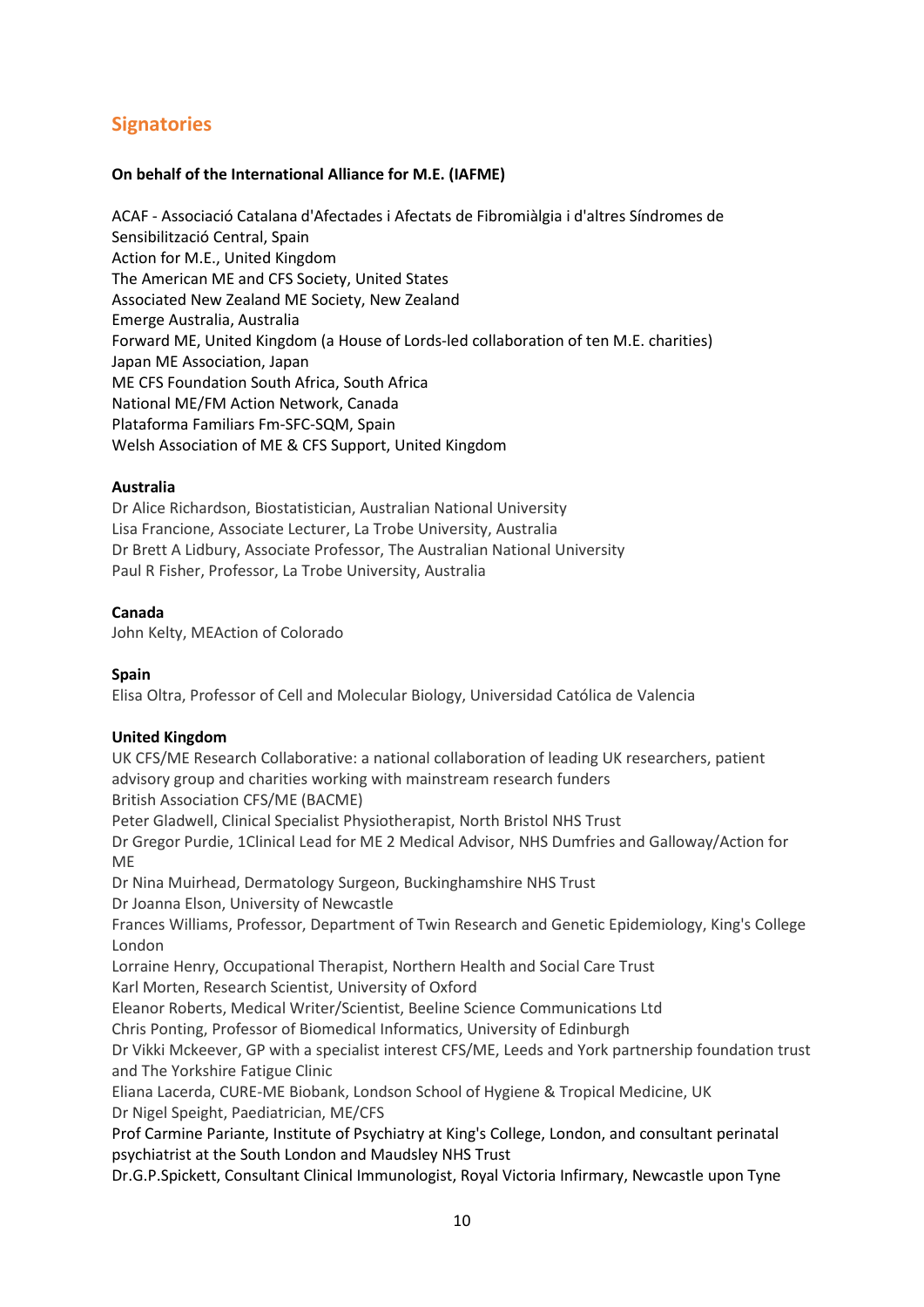#### **United States**

Lily Chu, MD, MS; Burlingame, CA, USA Peter C. Rowe, MD, Professor of Pediatrics, Johns Hopkins University School of Medicine Carol Head, President and CEO, Solve ME/CFS Initiative

#### **Euromene**

[Dr Francisco WESTERMEIER](https://www.cost.eu/actions/CA15111/211816) (Austria) [Dr Els TOBBACK](https://www.cost.eu/actions/CA15111/136984) (Belgium) [Prof Mira MEEUS](https://www.cost.eu/actions/CA15111/136820) (Belgium) [Prof Evelina SHIKOVA-LEKOVA](https://www.cost.eu/actions/CA15111/71880) (Bulgaria) [Dr Henrik NIELSEN](https://www.cost.eu/actions/CA15111/155678) (Denmark) [Prof Ivan BRANDSLUND](https://www.cost.eu/actions/CA15111/174225) (Denmark) [Dr Olli POLO](https://www.cost.eu/actions/CA15111/161460) (Finland) [Prof Jean-Dominique DE KORWIN](https://www.cost.eu/actions/CA15111/159620) (France) [Prof Jérôme AUTHIER](https://www.cost.eu/actions/CA15111/135943) (France) [Prof Carmen SCHEIBENBOGEN](https://www.cost.eu/actions/CA15111/31393) (Germany) [Prof Giorgos SAKKAS](https://www.cost.eu/actions/CA15111/87317) (Greece) [Dr John CULLINAN](https://www.cost.eu/actions/CA15111/170912) (Ireland) [Dr Lorenzo LORUSSO](https://www.cost.eu/actions/CA15111/115509) (Italy) [Prof Enrica CAPELLI](https://www.cost.eu/actions/CA15111/115515) (Italy) [Dr Uldis BERKIS](https://www.cost.eu/actions/CA15111/105016) (Latvia) [Dr Fernando ESTÉVEZ LÓPEZ](https://www.cost.eu/actions/CA15111/197450) (Netherlands) [Dr Ruud VERMEULEN](https://www.cost.eu/actions/CA15111/175928) (Netherlands) [Dr Pawel ZALEWSKI](https://www.cost.eu/actions/CA15111/206833) (Poland) [Dr Nuno SEPULVEDA](https://www.cost.eu/actions/CA15111/175843) (Portugal) [Dr Carmen Adella SIRBU](https://www.cost.eu/actions/CA15111/139077) (Romania) [Dr Magdalena BUDISTEANU](https://www.cost.eu/actions/CA15111/33101) (Romania) [Dr Slobodan SEKULIC](https://www.cost.eu/actions/CA15111/36234) (Serbia) [Dr Jesus CASTRO-MARRERO](https://www.cost.eu/actions/CA15111/110704) (Spain) [Dr Jose ALEGRE-MARTIN](https://www.cost.eu/actions/CA15111/113386) (Spain) [Prof Jonas BERGQUIST](https://www.cost.eu/actions/CA15111/33012) (Sweden) [Prof Jonas BLOMBERG](https://www.cost.eu/actions/CA15111/159198) (Sweden) [Dr Eliana LACERDA](https://www.cost.eu/actions/CA15111/111308) (United Kingdom) [Prof Derek PHEBY](https://www.cost.eu/actions/CA15111/136003) (United Kingdom) Prof Modra Murovska (Latvia) (MC Chair) [Dr Monika RIEDERER](https://www.cost.eu/actions/CA15111/211992) (Austria) [Dr Bhupesh PRUSTY](https://www.cost.eu/actions/CA15111/152863) (Germany) [Dr Zaiga NORA-KRUKLE](https://www.cost.eu/actions/CA15111/114662) (Latvia) [Ms Santa RASA](https://www.cost.eu/actions/CA15111/112686) (Latvia) [Prof Angelika KRUMINA](https://www.cost.eu/actions/CA15111/158877) (Latvia) [Rado PIŠOT](https://www.cost.eu/actions/CA15111/0) (Slovenia) [Dr Julià BLANCO](https://www.cost.eu/actions/CA15111/110786) (Spain) [Prof Elisa OLTRA](https://www.cost.eu/actions/CA15111/174839) (Spain)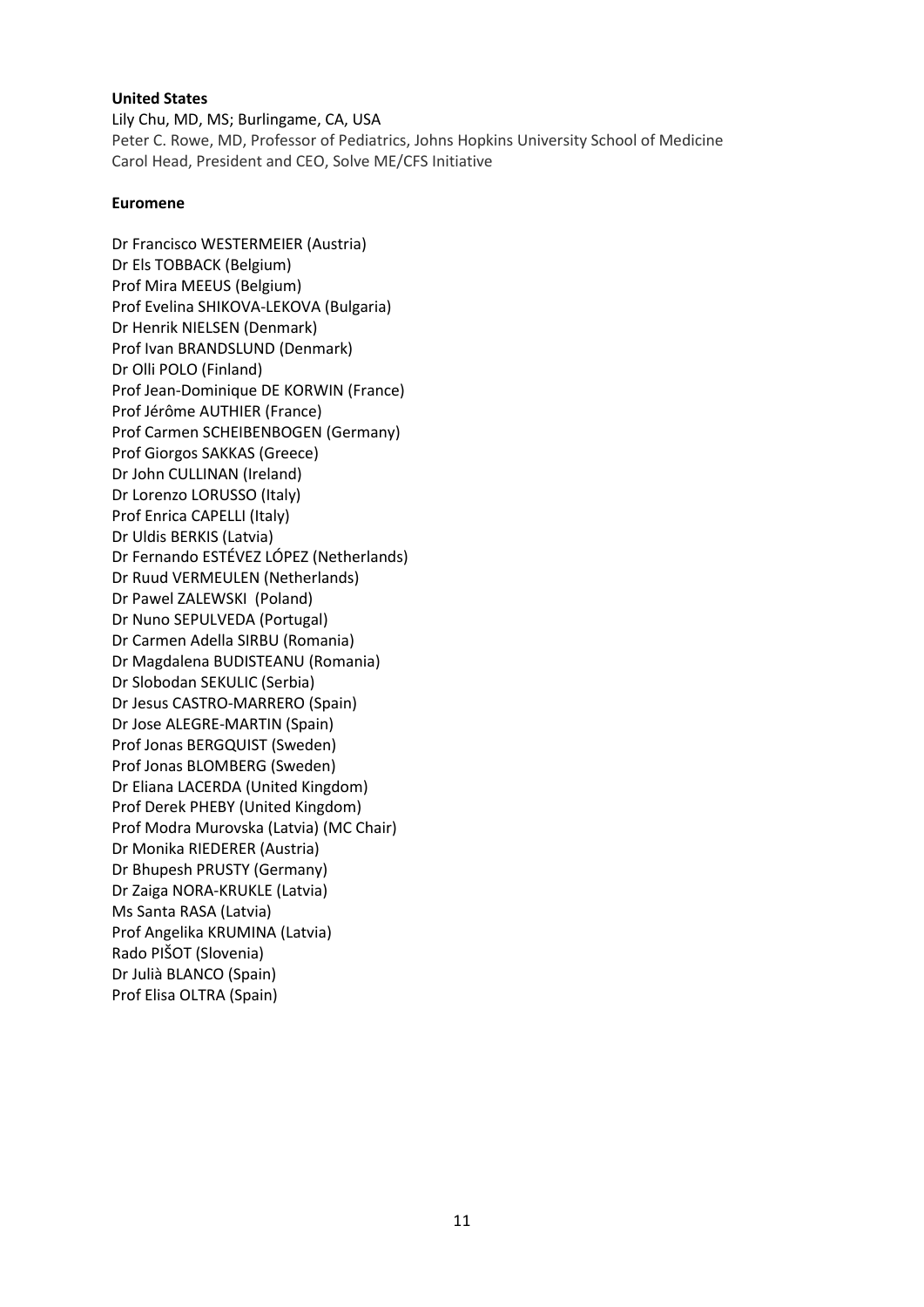# **References**

2020 Health. (2017) 'Counting the cost: chronic fatigue syndrome/myalgic encephalomyelitis'. London: 2020 Health. Available at: http://www.theoptimumhealthclinic.com/wp-content/uploads/2017/09/Counting-the-Cost.pdf

Action for M.E. (2014) 'M.E. Time to deliver: Initial findings of Action for M.E.'s 2014 survey'. Available at: www.actionforme.org.uk/uploads/pdfs/me-time-to-deliver-survey-report.pdf

Bakken IJ, Tveito K, Gunnes N, et al. (2014) 'Two age peaks in the incidence of chronic fatigue syndrome/myalgic encephalomyelitis: a population-based registry study from Norway 2008-2012', *BMC Medicine,* 12:167.

Brown A, and Jason LA. (2018) Meta-analysis investigating post-exertional malaise between patients and controls', *Journal of Health Psychology*, pp. 1-19.

Brurberg KG, Fønhus MS, Larun L, et al. (2014) 'Case definitions for chronic fatigue syndrome/myalgic encephalomyelitis (CFS/ME): a systematic review', *BMJ Open*, 4: e003973.

Cairns R, and Hotopf M. (2005) 'A systematic review describing the prognosis of chronic fatigue syndrome', *Occupational Medicine (Oxford)*, 55(1), pp. 20-31.

Carruthers BM, Jain AK, De Meirleir KL, et al. (2003) 'Myalgic encephalomyelitis/chronic fatigue syndrome: Clinical working case definition, diagnostic and treatment protocols (Canadian case definition)', *Journal of Chronic Fatigue Syndrome*, 11(1), pp. 7-115.

Carruthers BM, Van de Sande MI, De Meirleir KL, et al. (2011) 'Myalgic encephalomyelitis: International Consensus Criteria', *Journal of Internal Medicine*, 270 (4), pp. 327-338.

Centers for Disease Control and Prevention. (2018) *Myalgic Encephalomyelitis/Chronic Fatigue Syndrome.* Available at: https://www.cdc.gov/me-cfs/healthcareproviders/presentation-clinical-course/etiology-pathophysiology.html

Chalder T, Goodman R, Wessely S, et al. (2003) 'Epidemiology of chronic fatigue syndrome and self-reported myalgic encephalomyelitis in 5-15 year olds: Cross sectional study', *British Medical Journal*, 327(7416), pp. 654-655.

Chu L, Valencia IJ, Garvert DW, et al. (2018) 'Deconstructing post-exertional malaise in myalgic encephalomyelitis/chronic fatigue syndrome: A patient-centered, cross-sectional survey', *PLoS One,* 1:13(6): e0197811.

Collin SM, Norris T, Nuevo R, et al. (2016) 'Chronic Fatigue Syndrome at Age 16 Years', *Pediatrics,* 137(2): e2015343.

Crawley EM, Emond AM, Sterne JAC. (2011) 'Unidentified chronic fatigue syndrome/myalgic encephalomyelitis (CFS/ME) is a major cause of school absence: Surveillance outcomes from school-based clinics', *BMJ Open*, 1(2).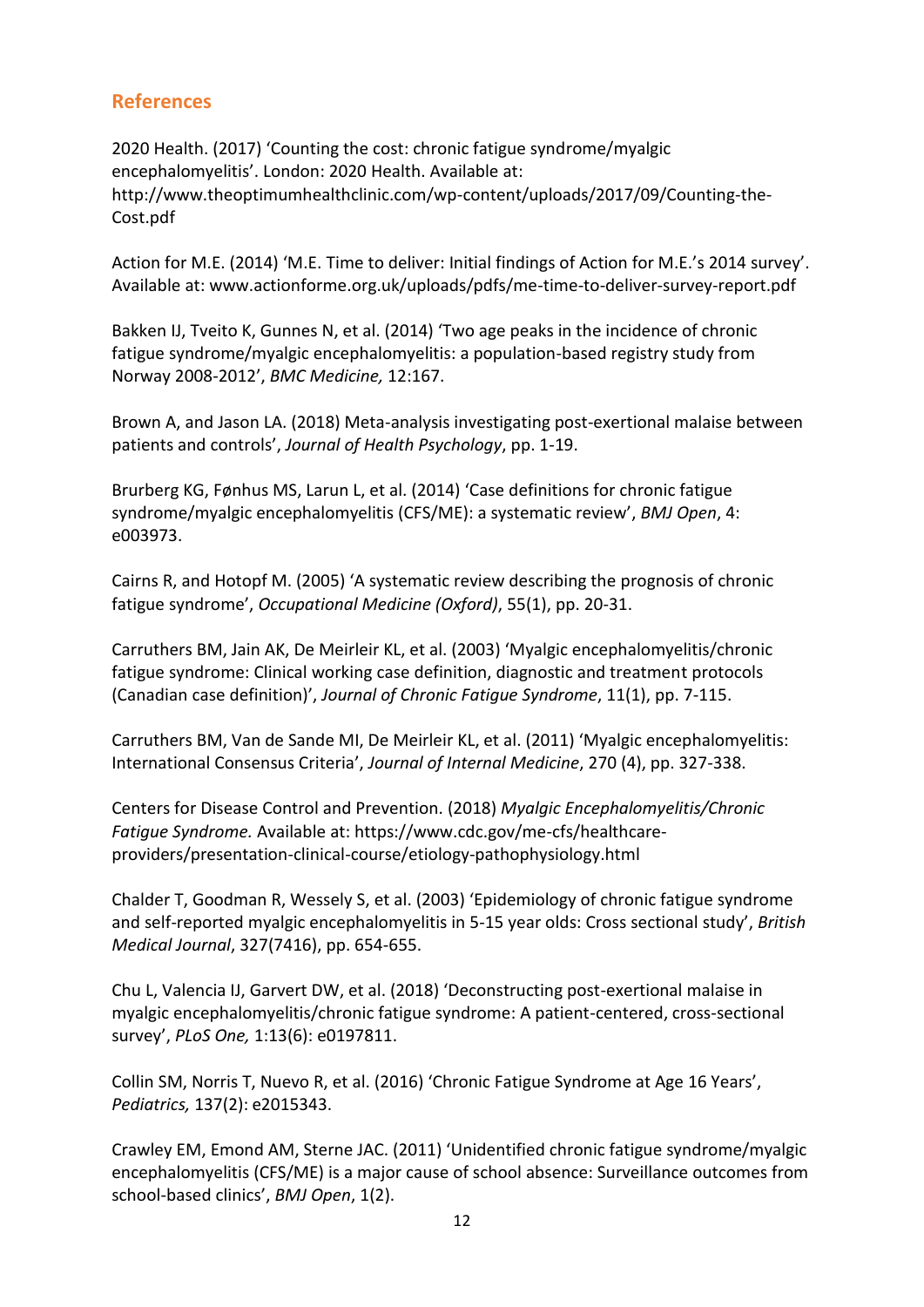Dimmock ME, Mirin AA, Jason LA. (2016) 'Estimating the disease burden of ME/CFS in the United States and its relation to research funding', *J Med Therap*, 1, doi: 10.15761/JMT.1000102.

Dua T. (2017) 'Chronic fatigue syndrome proposal', ICD-11 Beta Proposal Submission Tool. Available at: https://www.dropbox.com/s/qq2n96hg37kstoc/Dr%20Dua%20MECFS%20ICD-11%20Proposal%20Nov%202017.pdf?dl=0

Farmer A, Fowler T, Scourfield J, et al. (2004) 'Prevalence of chronic disabling fatigue in children and adolescents', *British Journal of Psychiatry*, 184, pp. 477-481.

Faro M, Sàez-Francá N, Castro-Marrero, et al. (2015)' Gender differences in chronic fatigue syndrome'. *Reumatol Clic*, 12(2), pp. 7-72.

Fink, P. (2017) 'How to treat Bodily Distress Syndrome/functional somatic syndromes' [PowerPoint presentation]. *The Research Clinic for Functional Disorders and Psychosomatics, Aarhus University.* Available at: www.rcpsych.ac.uk/pdf/CALC\_Liaison2017PerFink1.pdf

Geraghty K, Hann M, Kurtev S. (2017) 'Myalgic encephalomyelitis/chronic fatigue syndrome patients' reports of symptom changes following cognitive behavioural therapy, graded exercise therapy and pacing treatments: Analysis of a primary survey compared with secondary surveys', *Journal of Health Psychology,* doi: 10.1177/1359105317726152.

Germain A, Ruppert A, Levine S, et al. (2016) 'Metabolic profiling of a myalgic encephalomyelitis/ chronic fatigue syndrome discovery cohort reveals disturbances in fatty acid and lipid metabolism', *Molecular Biosystems*, 13(2), pp. 371–379.

Green C, Cowan P, Elk R, et al. (2015) 'National Institutes of Health Pathways to Prevention Workshop: Advancing the Research on Myalgic Encephalomyelitis/Chronic Fatigue Syndrome', *Annals of Internal Medicine*, 162(12), pp. 860-865.

Hickie I, Davenport T, Wakefield D, et al. (2006) 'Post-infective and chronic fatigue syndromes precipitated by viral and non-viral pathogens: prospective cohort study', *BMJ*, 333:575.

Hodges LD, Nielsen T, Baken D. (2017) 'Physiological measures in participants with chronic fatigue syndrome, multiple sclerosis and healthy controls following repeated exercise: a pilot study', *Clinical Physiology and Functional Imaging*, 38(4), pp. 639–644.

Hornig M, Montoya J, Klimas N, et al. (2015) 'Distinct plasma immune signatures in ME/CFS are present early in the course of illness', *Science Advances,* 1(1): e1400121.

Hvidberg MF, Brinth LS, Olesen AV, et al. (2015) 'The health-related quality of life for patients with myalgic encephalomyelitis/chronic fatigue syndrome (ME/CFS)', *PLoS One*, 10(7): e0132421.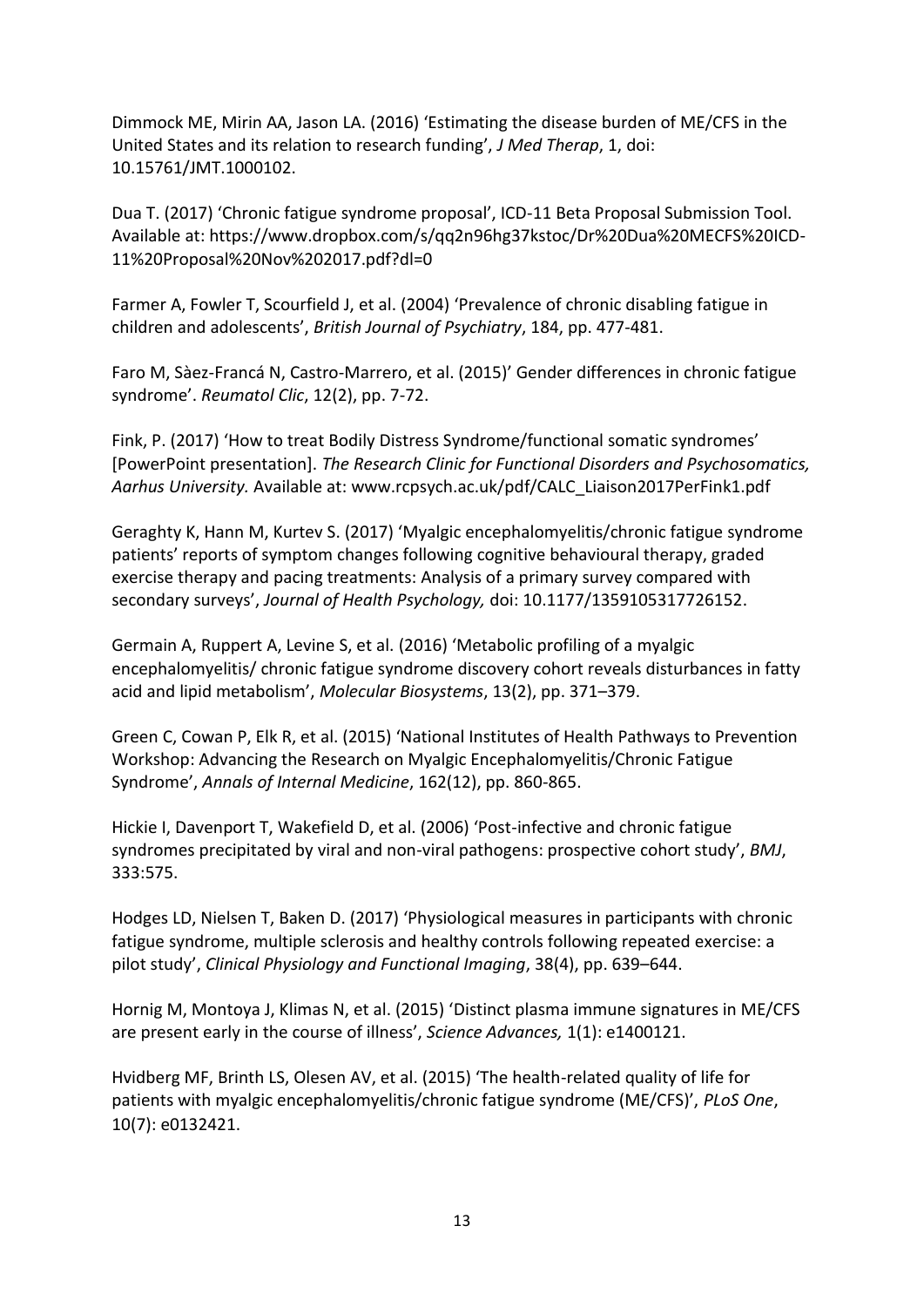Improving Access To Psychological Therapies. (2014) *Medically Unexplained Symptoms/Function Symptoms – Positive Practice Guide.* Available at: http://uea.ac.uk/documents/246046/11991919/medically-unexplained-symptoms-positivepractice-guide-.pdf/ac806084-4058-4a2f-89f9-17d04eff6a3b

Jason LA, Richman JA, Rademaker AW, et al. (1999) 'A community-based study of chronic fatigue syndrome', *Archives of Internal Medicine*, 159(18), pp. 2129-2137.

Jason LA, Richman JA. (2008) 'How science can stigmatize: The case of chronic fatigue syndrome', *Journal of Chronic Fatigue Syndrome*, 14(4), pp. 85-103.

Jason LA, Evans M, Brown M, et al. (2011) 'Fatigue scales and chronic fatigue syndrome: Issues of sensitivity and specificity', *Disability Studies Quarterly*, 31(1), p. 1375.

Johnston S, Brenu EW, Staines D, et al. (2013) 'The prevalence of chronic fatigue syndrome/myalgic encephalomyelitis: a meta-analysis', *Clinical Epidemiology*, 5, pp. 105- 110.

Jordan, KM, Jason LA, Mears CJ. (2006) 'Prevalence of pediatric chronic fatigue syndrome in a community-based sample', *Journal of Chronic Fatigue Syndrome*, 13(2-3), pp. 75-78.

Katz BZ, Shiraishi Y, Mears JM, et al. (2009) 'Chronic Fatigue Syndrome Following Infectious Mononucleosis in Adolescents: A Perspective Cohort Study', *Pediatrics*, 124(1), pp. 189-193.

Keller BA, Pryor JL, Giloteaux L. (2014) 'Inability of myalgic encephalomyelitis/chronic fatigue syndrome patients to reproduce VO2peak indicates functional impairment', *Journal of Translational Medicine*, 12:104.

Kingdon C, Bowman E, Curran H, et al. (2018) 'Functional Status and Well-Being in People with Myalgic Encephalomyelitis/Chronic Fatigue Syndrome Compared with People with Multiple Sclerosis and Healthy Controls', *PharmacoEconomics Open*, doi: 10.1007/s41669- 018-0071-6

Komaroff AL, Fagioli LR, Doolittle TH, et al. (1996) 'Health status in patients with chronic fatigue syndrome and in general population and disease comparison groups', *Am J Med*, 101, pp. 281–90.

Komaroff AL, Cho TA. (2011) 'Role of infection and neurologic dysfunction in chronic fatigue syndrome', *Semin Neurol*, 31(3), pp. 325–337.

Komaroff AL, Takahashi R, Yamamura T, et al. (2018a) 'Neurologic Abnormalities in Myalgic Encephalomyelitis/Chronic Fatigue Syndrome: A Review', *Brain and Nerve*, 70 (1), pp. 41–54.

Komaroff AL. (2018b) Hot Areas in ME/CFS Research: Solve ME/CFS Initiative Webinar. Available at: https://www.youtube.com/watch?v=VprqU9knS4Y&feature=youtu.be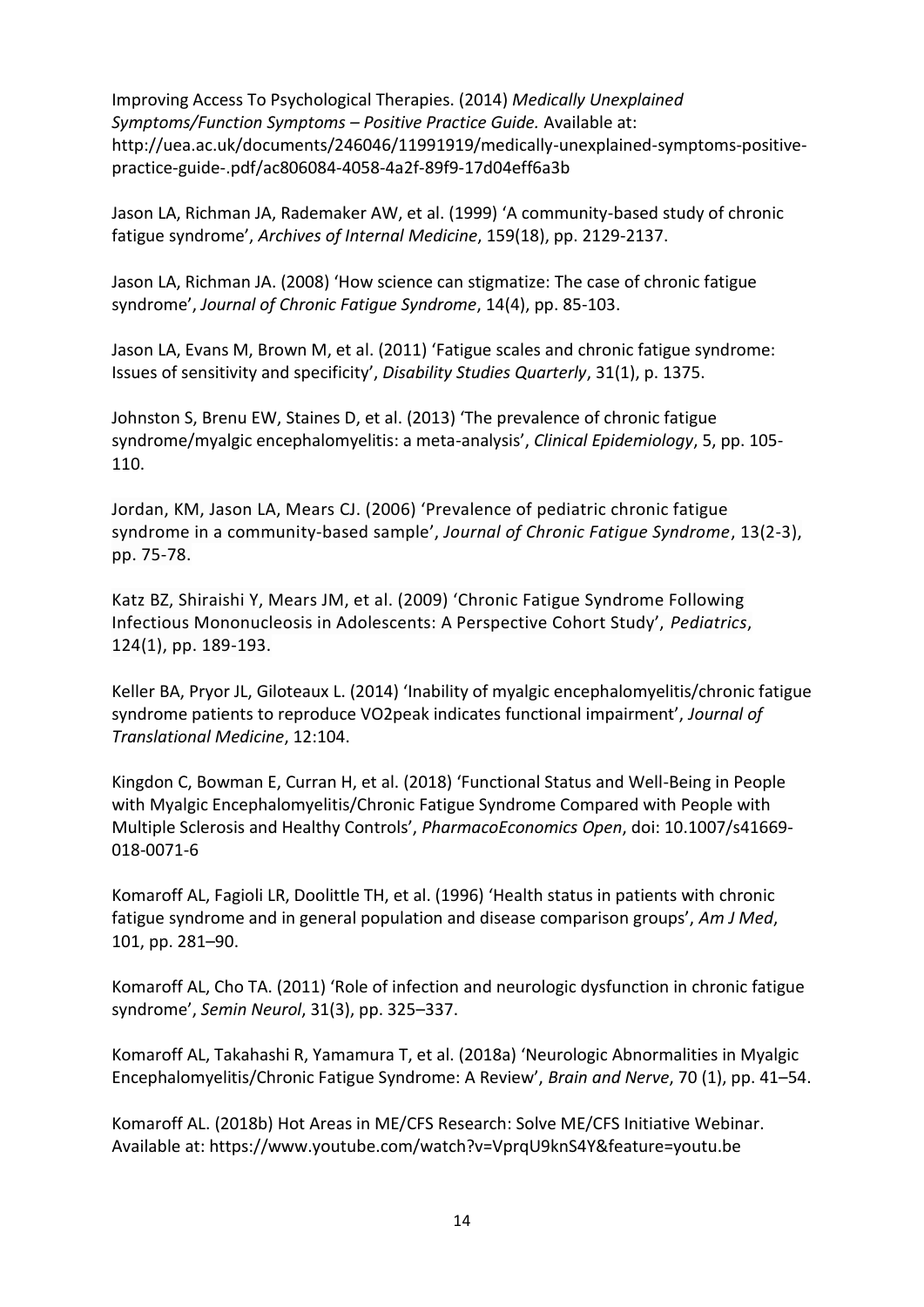Larun L, Brurberg KG, Odgaard-Jensen J et al. (2017) 'Exercise therapy for chronic fatigue syndrome (Review)', *Cochran Database of Systematic Reviews,* 4. doi: 0.1002/14651858CD003200.pub7.

Lin JMS, Brimmer DJ, Boneva RS, et al. (2009) 'Barriers to healthcare utilization in fatiguing illness: A population-based study in Georgia', *BMC Health Services Research*, 9(13).

Loebel M, Grabowski P, Heidecke H, et al. (2016) 'Antibodies to beta adrenergic and muscarinic cholinergic receptors in patients with Chronic Fatigue Syndrome', *Brain, behavior, and immunity,* 52:32–9.

Maes M, Twisk FN, Johnson C. (2012) 'Myalgic Encephalomyelitis (ME), Chronic Fatigue Syndrome (CFS) and Chronic Fatigue (CF) are distinguished accurately: results of supervised learning techniques applied on clinical and inflammatory data.', *Pyschiatry Res,* 200(2-3), pp. 754-760.

Marshall, R, Paul L, Wood L. (2011) 'The search for pain relief in people with chronic fatigue syndrome: A descriptive study', *Physiotherapy Theory & Practice*, 27(5), pp. 373-383.

Nacul LC, Lacerda EM, Campion P, et al. (2011) 'The functional status and well being of people with myalgic encephalomyelitis/chronic fatigue syndrome and their carers', *BMC Public Health*, 11(1).

Nacul LC, Lacerda EM, Pheby D, et al. (2011) 'Prevalence of myalgic encephalomyelitis/chronic fatigue syndrome (ME/CFS) in three regions of England: a repeated cross-sectional study in primary care', *BMC Medicine*, 9(91).

National Academy of Medicine (formally Institute of Medicine). (2015) *Beyond Myalgic Encephalomyelitis/Chronic Fatigue Syndrome: Redefining an Illness*. Washington, DC: The National Academies Press.

National Institute for Health and Care Excellence. (2017) *NICE to begin review of its guidance on the diagnosis and treatment of CFS/ME.* Available at: www.nice.org.uk/news/article/niceto-begin-review-of-its-guidance-on-the-diagnosis-and-treatment-of-cfs-me

National Institutes of Health (NIH). (2011) *State of the knowledge workshop. Myalgic encephalomyelitis/chronic fatigue syndrome (ME/CFS) research: Workshop report.* Available at: www.meassociation.org.uk/wp-content/uploads/2011/08/SoK-Workshop-Report-508 compliant-8-5-11.pdf

National Institutes of Health (NIH). (2014) *Pathways to prevention workshop: advancing research on myalgic encephalomyelitis/chronic fatigue syndrome.* Available at: https://prevention.nih.gov/docs/programs/mecfs/ODP-P2P-MECFS-FinalReport.pdf

Naviaux R, Naviaux J, Li K, et al. (2016) 'Metabolic features of chronic fatigue syndrome. *Proceedings of the National Academy of Sciences of the United States of America*', 113(37):E5472-80.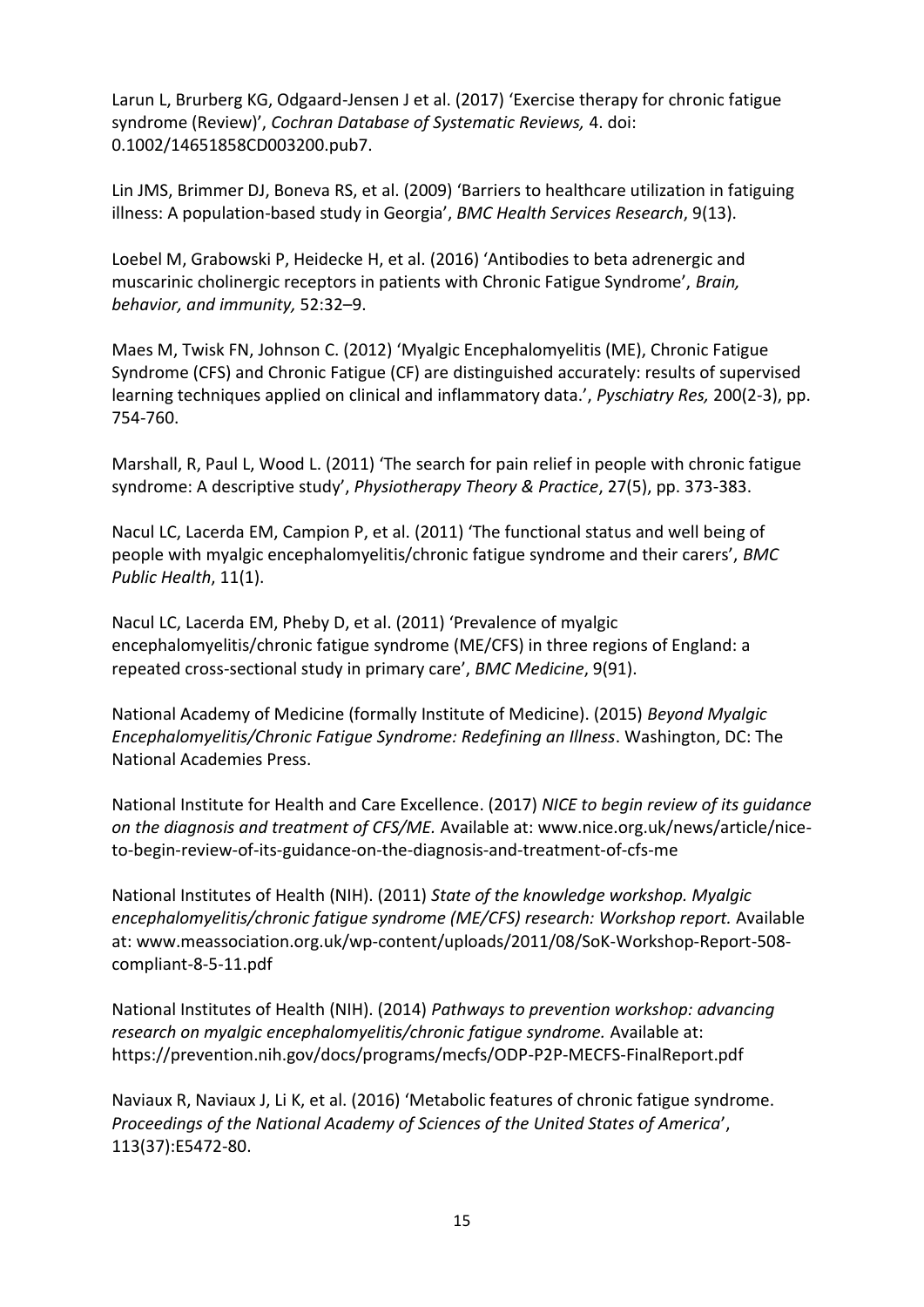Newton J, Mallibard H, Hoad A, et al. (2010) 'The Newcastle NHS Chronic Fatigue Syndrome Service: not all fatigue is the same', *J R Coll Physicians Edinb*. 40(4), pp. 304–7

Nijhof SL, Maijer K, Bleijenberg G, et al. (2011) 'Adolescent chronic fatigue syndrome: Prevalence, incidence, and morbidity', *Pediatrics*, 127(5), pp. 1169-1175.

Pendergrast T, Brown A, Sunnquist M, et al. (2016) 'Housebound versus nonhousebound patients with myalgic encephalomyelitis and chronic fatigue syndrome', *Chronic Illn*, 12(4), pp. 292-307.

Radford G, Chowdhury S. (2016) 'ME/CFS research funding: an overview of activity by major institutional funders included on the Dimensions Database'. Available at: www.actionforme.org.uk/uploads/pdfs/mecfs-research-funding-report-2016.pdf

Rehmeyer J, Tuller D. (2017) 'Why did it take the CDC so long to reverse course on debunked treatments for chronic fatigue syndrome?' *STAT*, Available at: www.statnews.com/2017/09/25/chronic-fatigue-syndrome-cdc

Rimes, KA, Goodman R, Hotopf M, et al. (2007) 'Incidence, prognosis, and risk factors for fatigue and chronic fatigue syndrome in adolescents: A prospective community study', *Pediatrics*, 119(3), pp. 603-609.

Sacristán JA, Aguarón A, Avendaño-Solá C, et al. (2016) 'Patient involvement in clinical research: why, when, and how', *Patient Prefer Adherence,* 10:631, p 640.

Scheibenbogen C, Loebel M, Freitag H, et al. (2018) 'Immunoadsorption to remove ß2 adrenergic receptor antibodies in Chronic Fatigue Syndrome CFS/ME', *PLoS One,* 13(3): e0193672.

Shepherd C, Chaudhuri A. (2001) ME/CFS/PVFS: An exploration of the key clinical issues. Buckingham: The ME Association.

Shi J, Shen J, Xie J et al. (2018) 'Chronic fatigue syndrome in Chinese middle-school students' *Medicine (Baltimore)*, 97(4): e9716.

Shinohara, M. (2015) *ME/CFS patient survey report: Ministry of Health survey reveals harsh reality of ME/CFS patients in Japan*. Bethesda: International Association for CFS/ME.

Smith M, Nelson HD, Haney E, et al. (2014) 'Diagnosis and treatment of myalgic encephalomyelitis/chronic fatigue syndrome' *Agency for Healthcare Research and Quality*, *Evidence Reports/Technology Assessments*, 219.

Smith M, Nelson HD, Haney E, et al. (2016) 'Diagnosis and treatment of myalgic encephalomyelitis/chronic fatigue syndrome: July 2016 Addendum. Agency for Healthcare Research and Quality', *Evidence Reports/Technology Assessments*, 219.

Snell, CR, Stevens, SR, Davenport, TE, et al. (2013) 'Discriminative validity of metabolic and workload measurements for identifying people with chronic fatigue syndrome', *Physical Therapy*, 93(11), pp. 1484–1492.